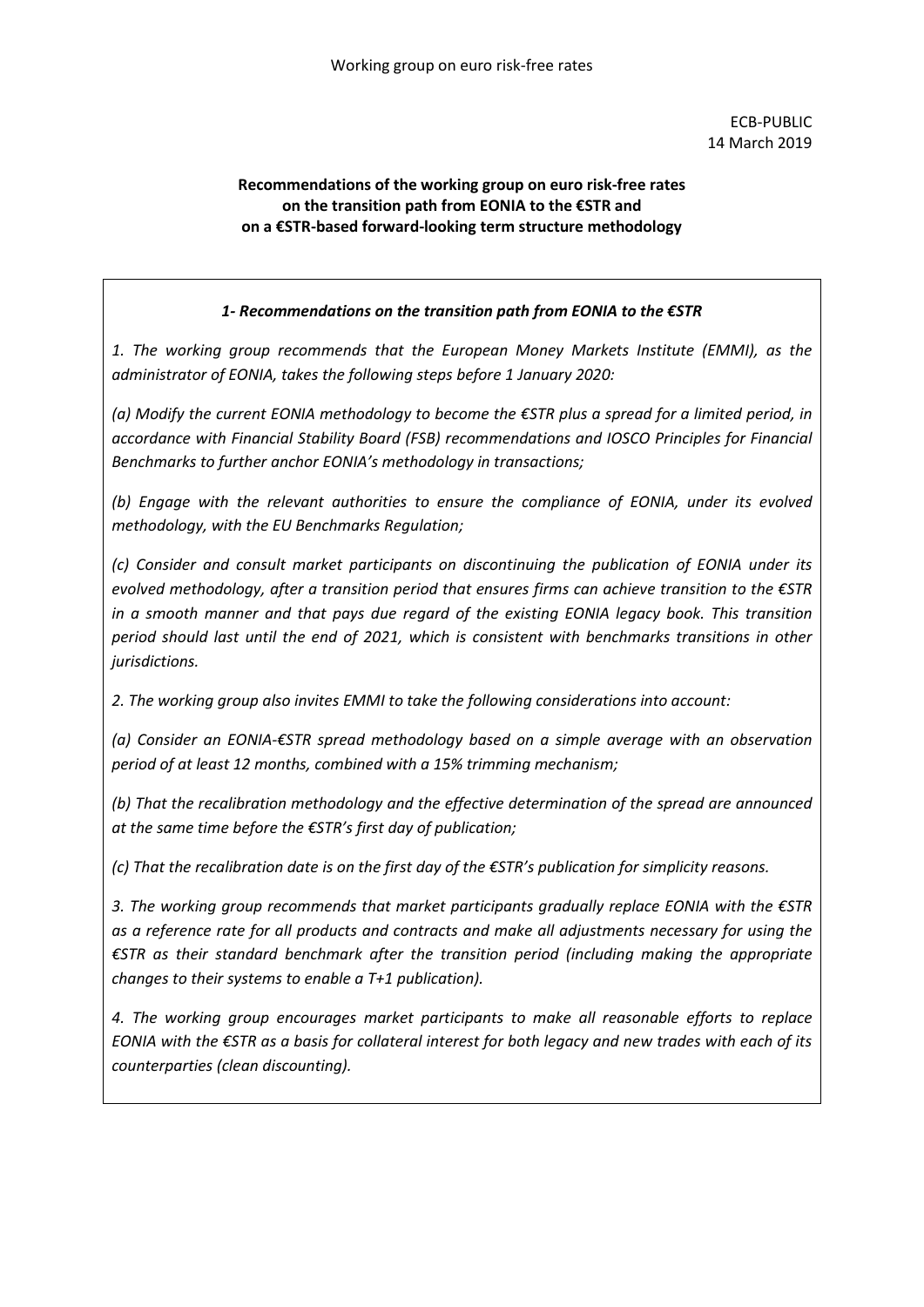In addition to these recommendations, the working group provided the following clarifications at its meeting on 27 February, in response to market feedback received:

- The clean discounting regime is to be applied at counterparty level, with only one curve to be used for each counterparty pair. This approach stems from a desire for simplicity, especially for unsophisticated users. In practice, counterparties A and B could choose either the EONIA or the €STR as the basis for discounting. Once they have agreed, a single curve would be used for all of their bilateral transactions, whether for their legacy book or their forward book. The agreement between A and B does not prevent counterparty B from using a different benchmark with counterparty C, so long as a single curve is used for all transactions between B and C.

- As regards the methodology for calculating the EONIA-€STR spread, the suggested 15% trimming mechanism applied to the spread should be understood as the exclusion of both the lowest 15% of values and the highest 15% of values, so effectively using 70% of the data to compute the average.

- The calculation of the EONIA-€STR spread should be based on the latest publicly available data, i.e. the 12-month observation period should be based on the latest pre-€STR data series available at the time of the announcement of the spread.